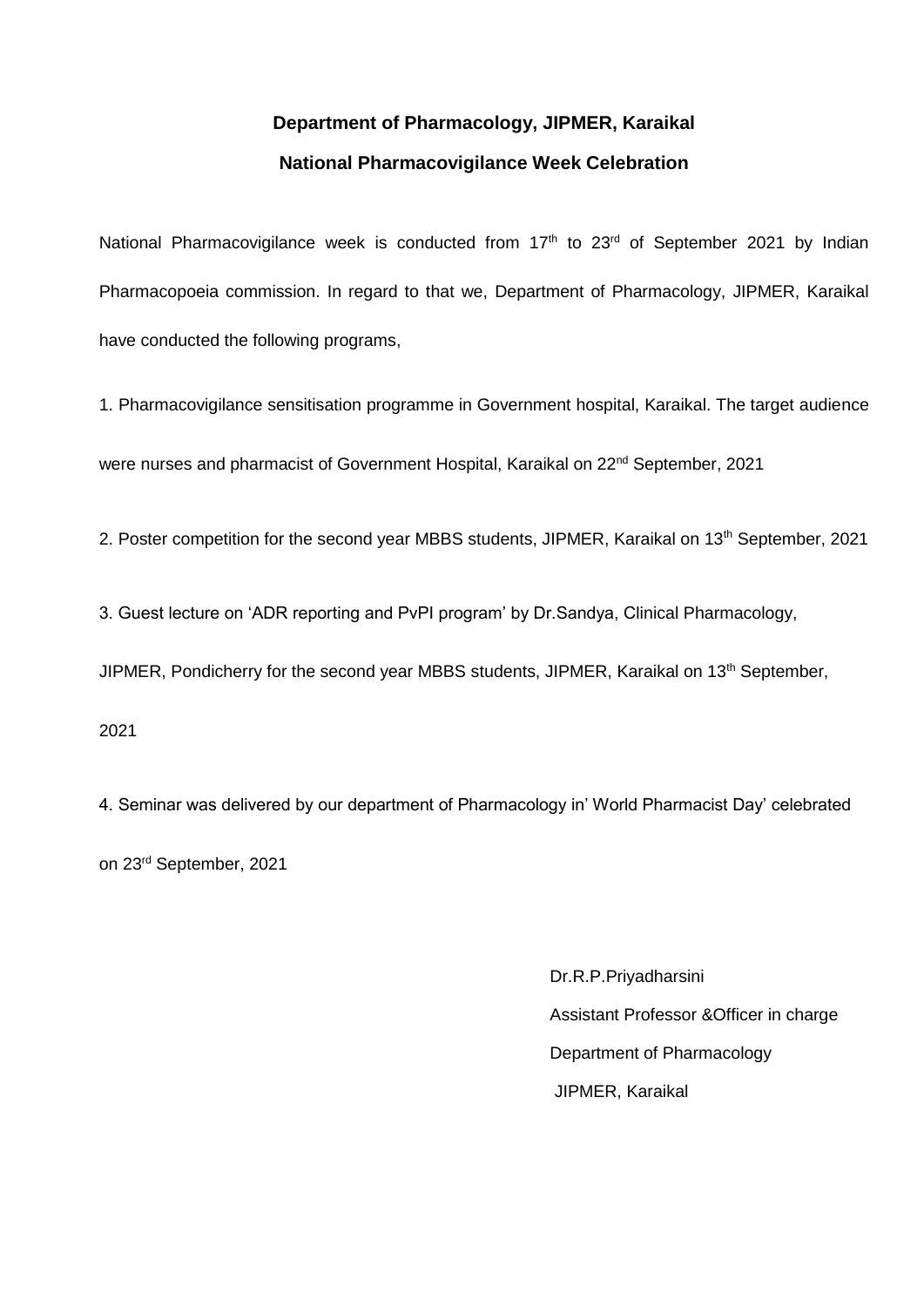1. Pharmacovigilance sensitisation programme in Government hospital, Karaikal. The target audience were nurses and pharmacist of Government Hospital, Karaikal on 22nd September, 2021

# National Pharmacovigilance Awareness Week

## "**ADR Reporting Sensitization Program"**

 **Date: 22.09.2021 Time: 12.00-1.00 pm Venue: MS office, GH, Karaikal**

|                | <b>Pre Test</b>                                                | $12.00 - 12.10$ pm | Dr.E.Dhivya          |
|----------------|----------------------------------------------------------------|--------------------|----------------------|
| $\overline{2}$ | <b>Introduction to Pharmacovigilance,</b><br>and ADR Reporting | $12.10 - 12.30$ pm | Dr. Priyadharsini RP |
| 3              | How, where and when to report ADR?                             | $12.30 - 12.50$ pm | Dr. Divyashanthi CM  |
| 4              | <b>Post Test</b>                                               | $12.50 - 1.00$ pm  | Dr.E.Dhivya          |

**By**

**Department of Pharmacology**

**JIPMER, Karaikal**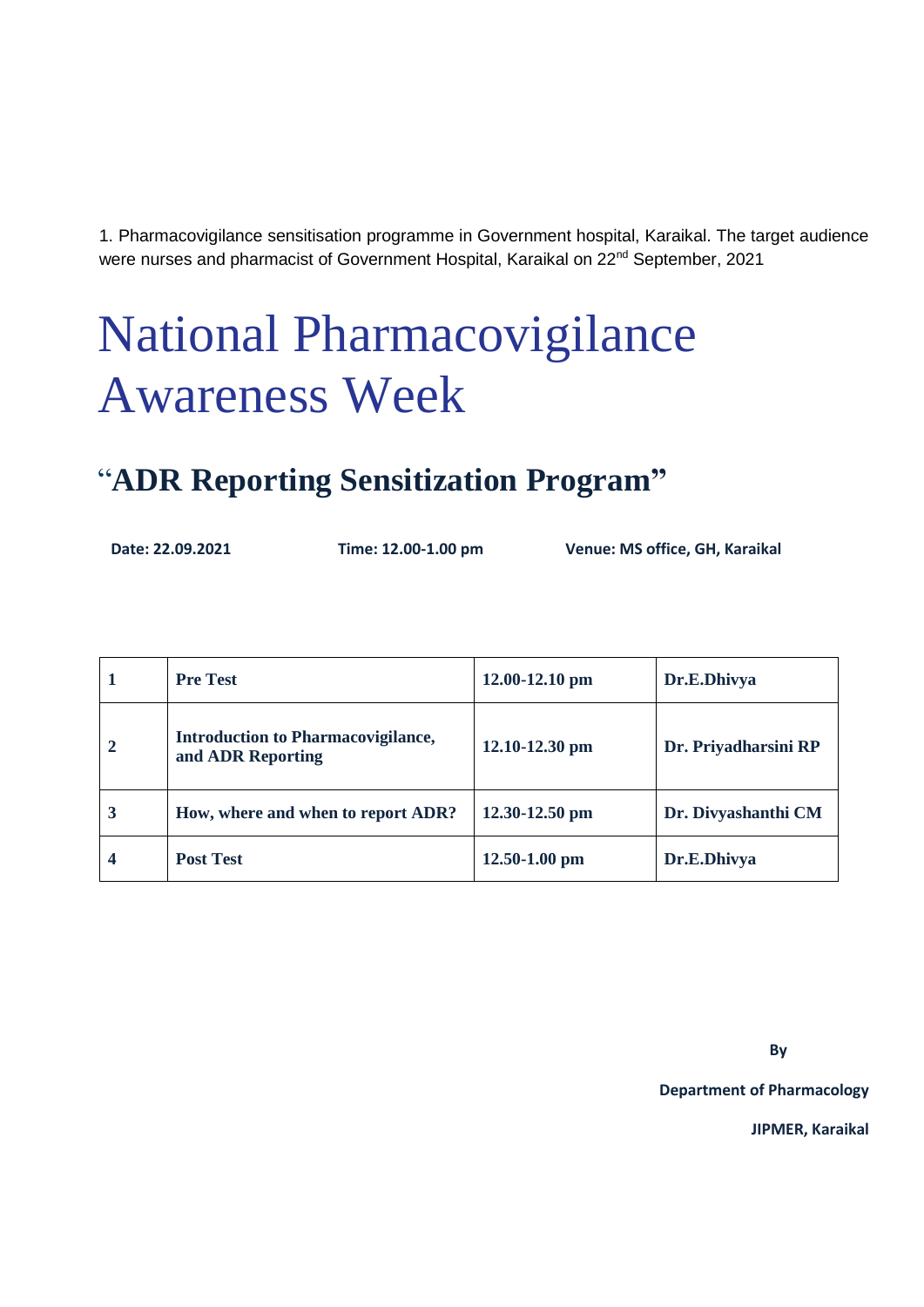



#### **MS office, Government Hospital, Karaikal**

**22.09.2021**

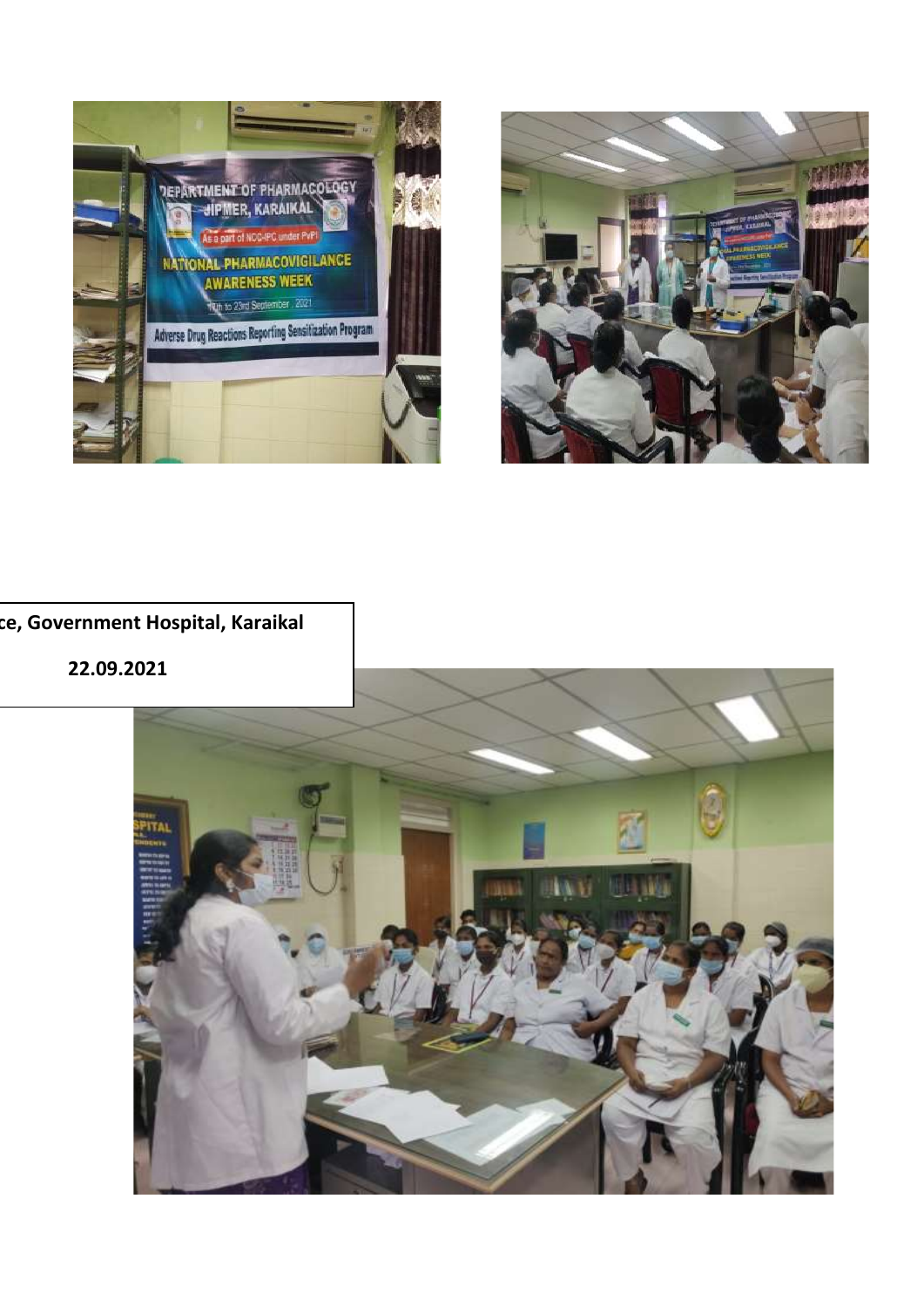# National Pharmacovigilance Awareness Week

## "**Poster Competition for MBBS students"**

**Theme of the poster should be,**

**Importance of Pharmacovigilance in Indian Population or**

**Medication Error: Detection and Prevention**

 **Date: 13.09.2021 Time: 2.00-4.00 pm Venue: Arasalar campus, JIPMER**

**General information for the participants,**

- **1. Students must participate as a team of 3 members**
- **2. Posters should be made within the given time period**
- **3. Posters can be E poster or hand-made posters**
- **4. Posters will be judged based on creativity, presentation & relevance to the theme.**
- **5. Best three posters will be awarded By**

**Department of Pharmacology**

**JIPMER, Karaikal**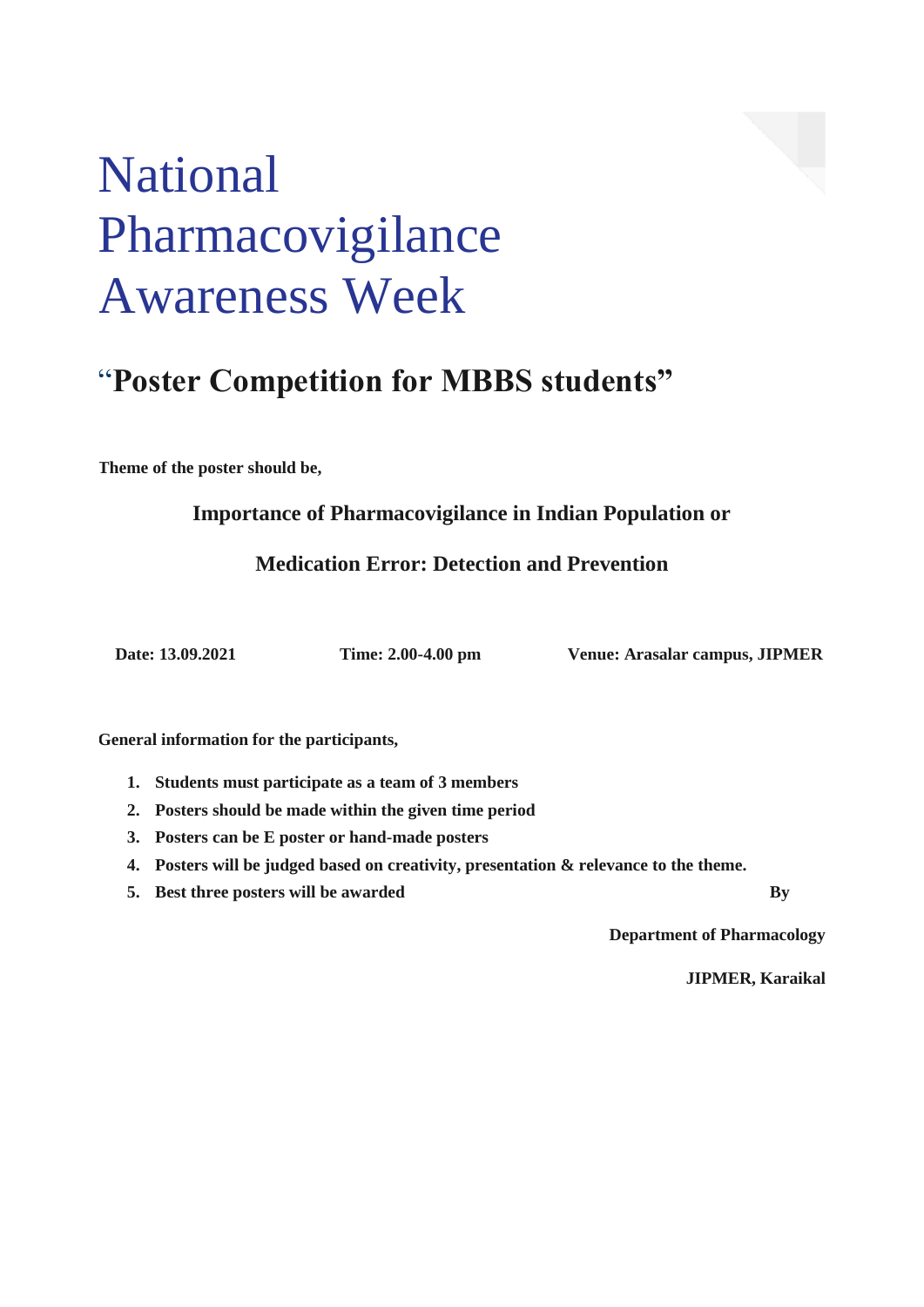#### **Poster competition for the second year MBBS students, JIPMER**





**E Posters made by students on Medication Error and Importance of Pharmacovigilance in India**

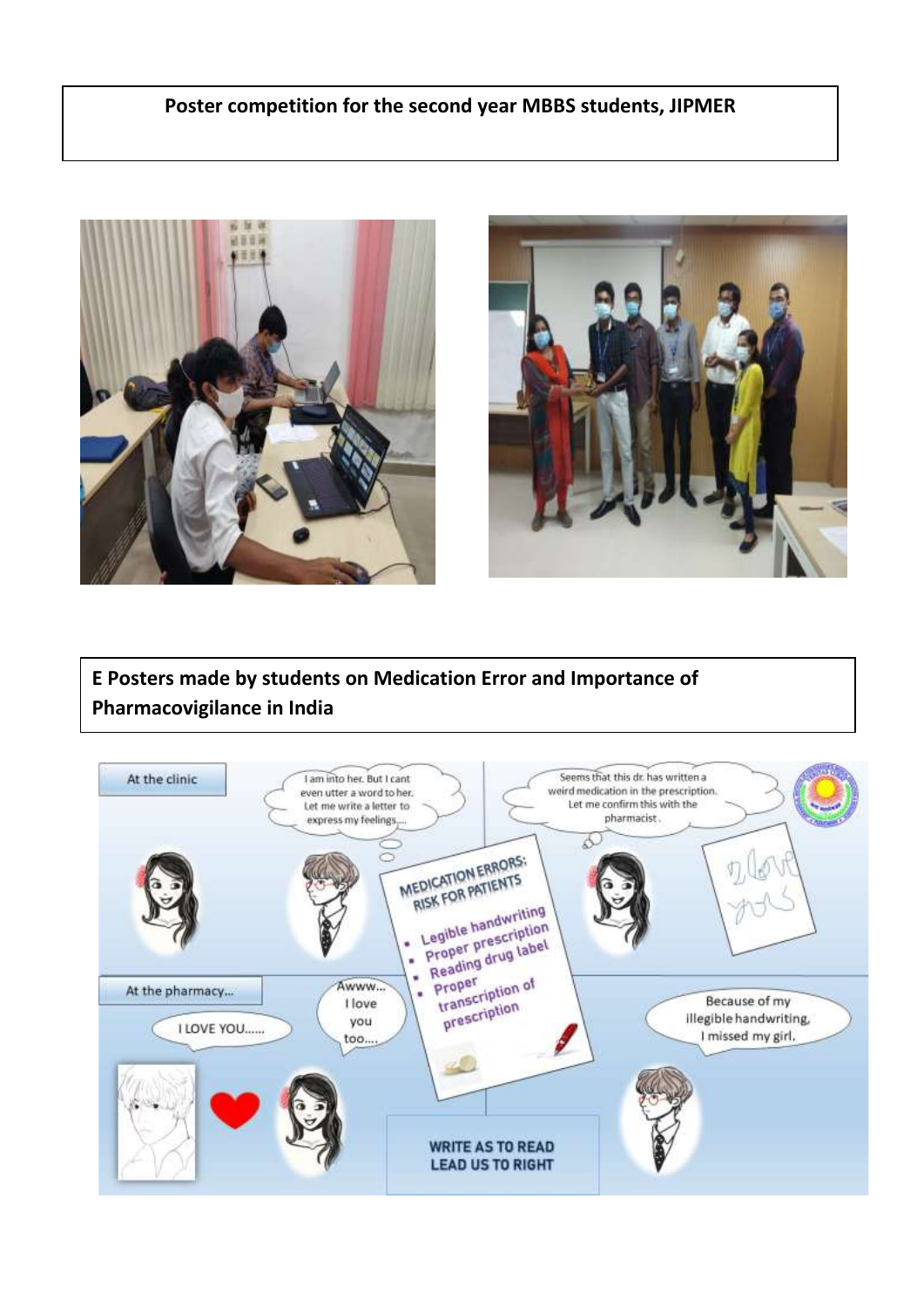# **Importance of Pharmacovigilance**

#### Why do we need Pharmacovigilance?

Global pharmaceutical companies have found india to be a preferred destination for clinical trials Currently accounts for 8% of global pharmaceutical production being 4th in the

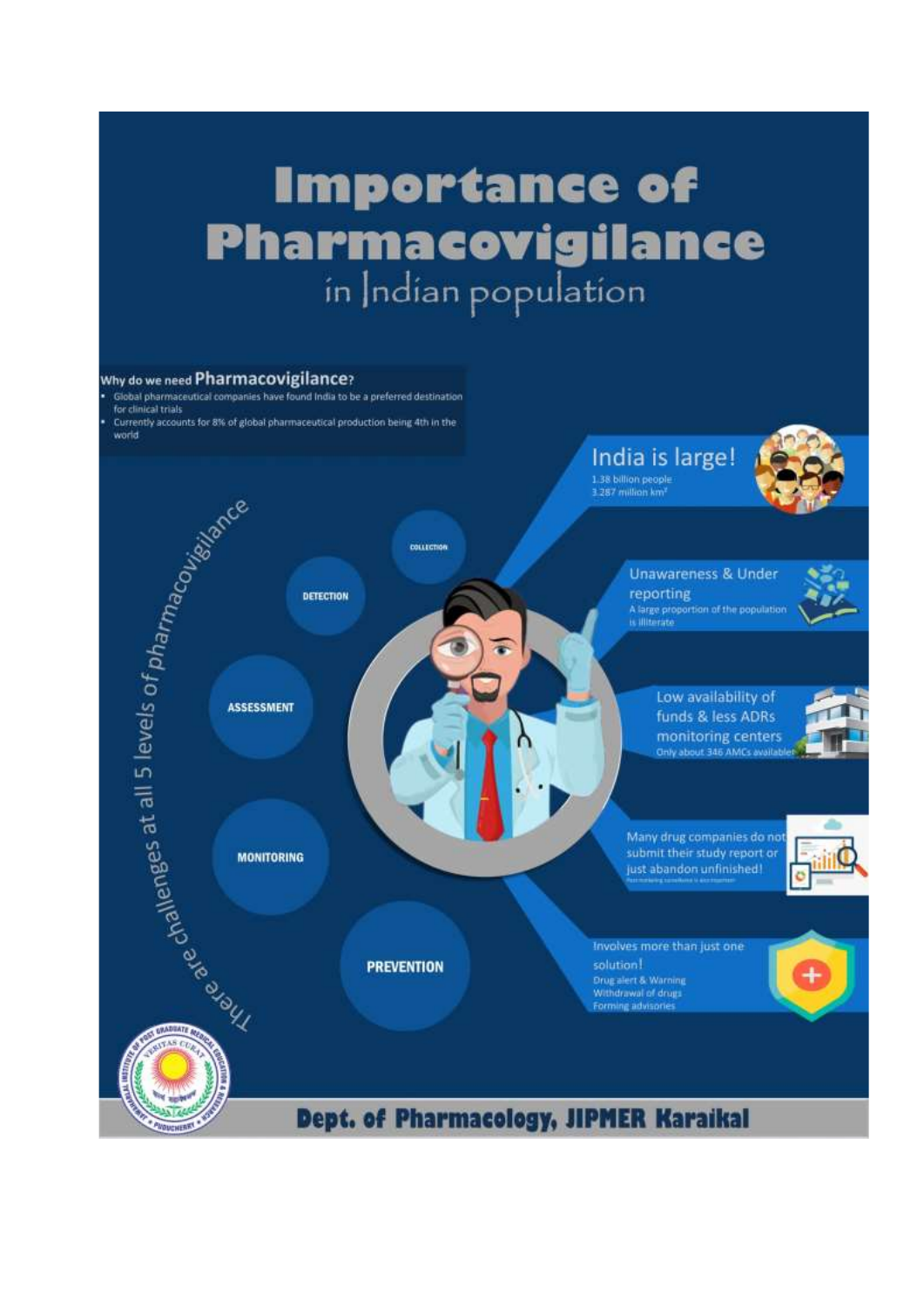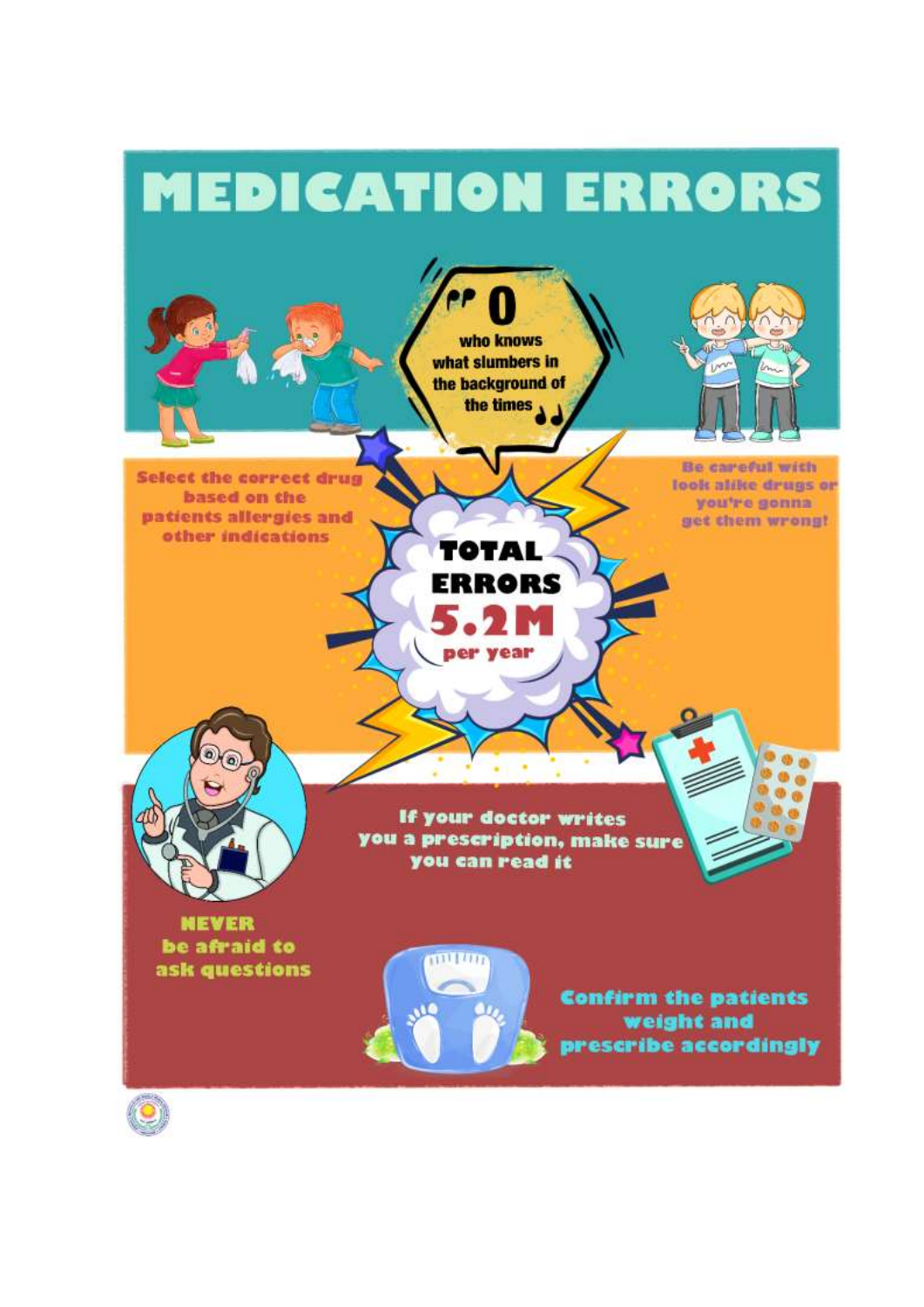3. Guest lecture on 'ADR reporting and PvPI program' by Dr.Sandya, Clinical Pharmacology, JIPMER, Pondicherry for the second year MBBS students, JIPMER, Karaikal on 13th September, 2021